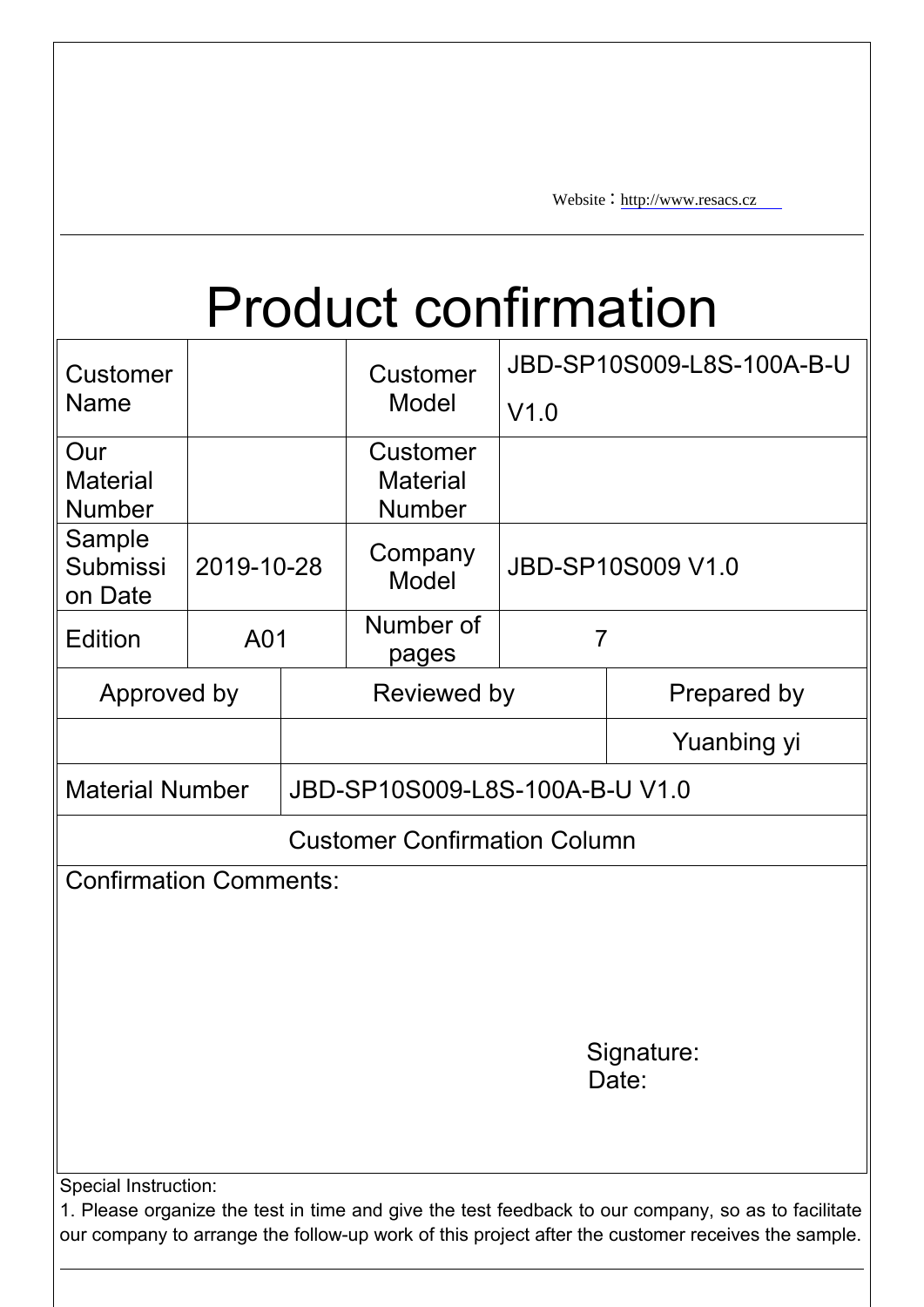| $\mathbf{r}$<br>$\overline{ }$<br>. . | . .<br>Specification: | Protection circuit module |                          |
|---------------------------------------|-----------------------|---------------------------|--------------------------|
| . SH<br>v<br>. .                      | -<br>age:2            | otal:10                   | 7/22/2020<br>-<br>Date:/ |

If no reply is received within 5 days, our company will assume that the test passed by the customer and the project will be completed normally.

2. If the customer passes the test, please mark the product name and product code in the customer comment column, and stamp the sign for confirmation. Otherwise, please point out the problem in the test unqualified column and put forward improvement suggestions.

3. Our company can receive orders only after receiving the original signed and sealed by the customer and attaching the detailed description of the product.

I. Introduction and Features

JBD-SP10S009 is designed by Dongguan jiabaida Electronic Technology Co., Ltd. It is an intelligent protection board scheme specially designed for 6-10 series battery pack of power assisted electric vehicle, AGV and other products.It is suitable for lithium batteries with different chemical properties, such as lithium ion, lithium polymer, lithium iron phosphate, etc.The protection board has strong load carrying capacity and the maximum continuous discharge current can reach 100A.

- 10 cell series protection
- Various protection functions for charging and discharging
- Discharge over current, short circuit protection functional processes of hardware

● Over voltage, under voltage, temperature and overload protection function processing of software

- Accurate SOC calculation with automatic SOC learning function
- Reserved RS232, UART communication
- RS485 communication function, can read all data of battery in real time and upgrade online
	- Hardware discharge over-current, short-circuit protection function processing



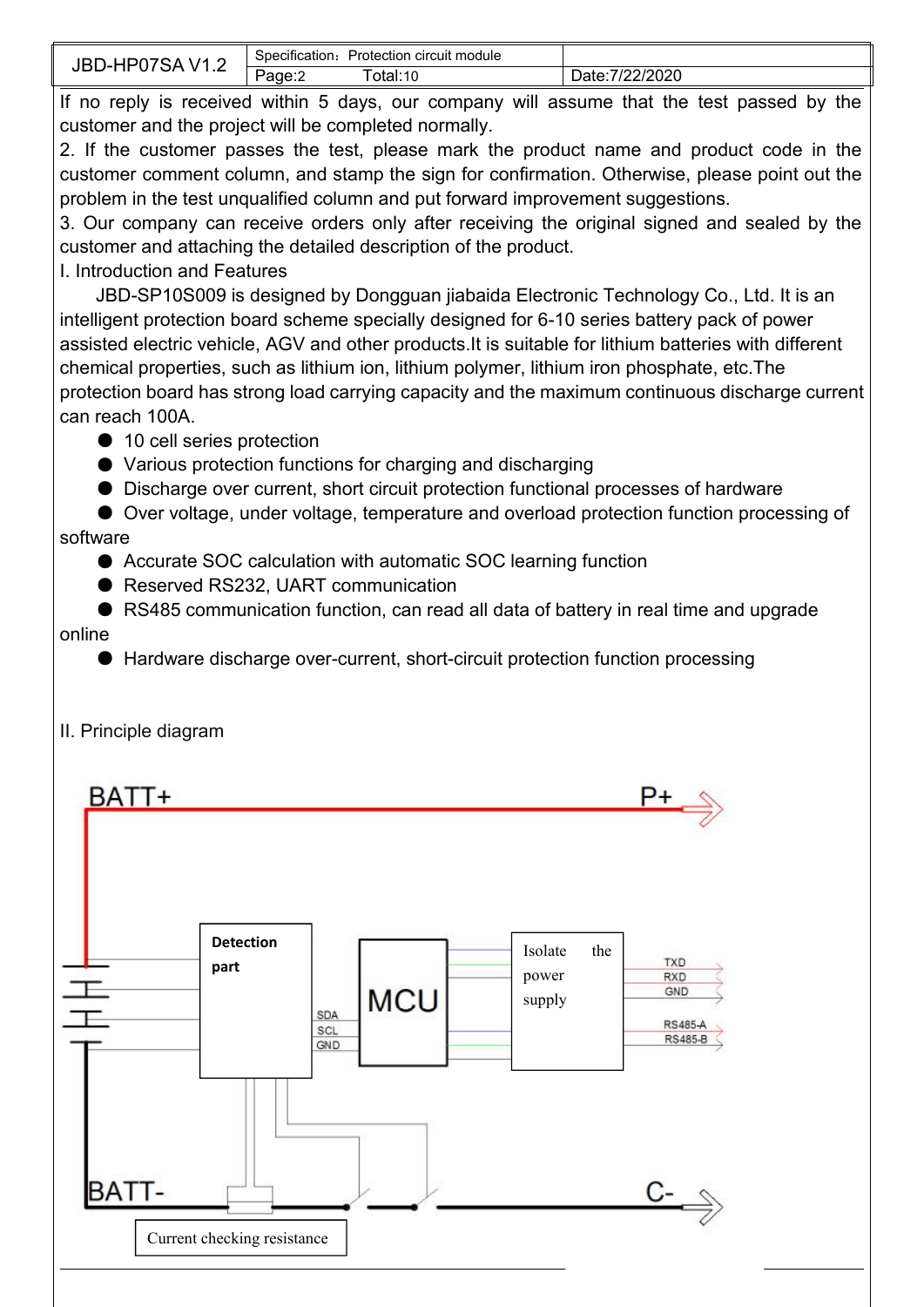| JBD-HP07SAV1.2                                           | Specification: Protection circuit module |                                                  |                 |  |  |  |  |  |  |  |
|----------------------------------------------------------|------------------------------------------|--------------------------------------------------|-----------------|--|--|--|--|--|--|--|
|                                                          | Page:3                                   | Total:10                                         | Date: 7/22/2020 |  |  |  |  |  |  |  |
|                                                          |                                          |                                                  |                 |  |  |  |  |  |  |  |
| III. Basic parameters                                    |                                          |                                                  |                 |  |  |  |  |  |  |  |
| 3.1 Scope of use                                         |                                          |                                                  |                 |  |  |  |  |  |  |  |
|                                                          | Battery pack structure:8S                |                                                  |                 |  |  |  |  |  |  |  |
| Charging mode: CC-CV (constant current constant voltage) |                                          |                                                  |                 |  |  |  |  |  |  |  |
|                                                          |                                          | Charging mode: constant current constant voltage |                 |  |  |  |  |  |  |  |
| Output terminal: C-                                      |                                          |                                                  |                 |  |  |  |  |  |  |  |
| Input terminal: B-, BC0-BC10                             |                                          |                                                  |                 |  |  |  |  |  |  |  |
|                                                          |                                          |                                                  |                 |  |  |  |  |  |  |  |

3.2 Electrical Characteristics (The test needs to be carried out in a room with a temperature of 25  $\pm$  2 C and a relative humidity of 65 +/- 20 %)

|                              |                                                         | specification       |       |       |                |  |
|------------------------------|---------------------------------------------------------|---------------------|-------|-------|----------------|--|
| <b>Functions</b>             | <b>Test items</b>                                       | Min.<br><b>Type</b> |       | Max.  | <b>Unit</b>    |  |
| <b>Operating Voltage</b>     | voltage range                                           | 20                  |       | 30    | V              |  |
|                              | recharging current                                      | --                  | --    | 100   | A              |  |
| Operating current            | <b>Discharging current</b>                              | --                  | --    | 100   | A              |  |
|                              | Charger voltage (CC-CV)                                 |                     | 30    |       | V              |  |
|                              | Over-charge protection<br>voltage                       | 3.600               | 3.650 | 3.700 | V              |  |
| Charging protection          | Over-charge protection<br>delay time                    | 1000                | 2000  | 3000  | M <sub>S</sub> |  |
|                              | Over-charge protection<br>recovery voltage              | 3.400               | 3.450 | 3.500 | V              |  |
|                              | Over-discharge protection<br>voltage                    | 2.400               | 2.500 | 2.600 | V              |  |
| Discharge protection         | Over-discharge protection<br>delay time                 | 1000                | 2000  | 3000  | M <sub>S</sub> |  |
|                              | Over-discharge protection<br>recovery voltage           | 2.900               | 3.000 | 3.100 | $\vee$         |  |
|                              | Balanced turn-on voltage                                | 3.350               | 3.400 | 3.450 | V              |  |
| <b>Equalization function</b> | Balanced turn-on voltage<br>difference                  |                     | 30    |       | M V            |  |
|                              | Equilibrium mode                                        | Charge equalization |       |       |                |  |
|                              | Equilibrium current                                     | 40                  |       | 60    | M A            |  |
|                              | Charging over current<br>protection value               | 105                 | 110   | 115   | A              |  |
| Over current protection      | Charging over current<br>delay                          | 8                   | 10    | 12    | S              |  |
|                              | charge over current<br>protection recovery<br>condition | Delay 32S release   |       |       |                |  |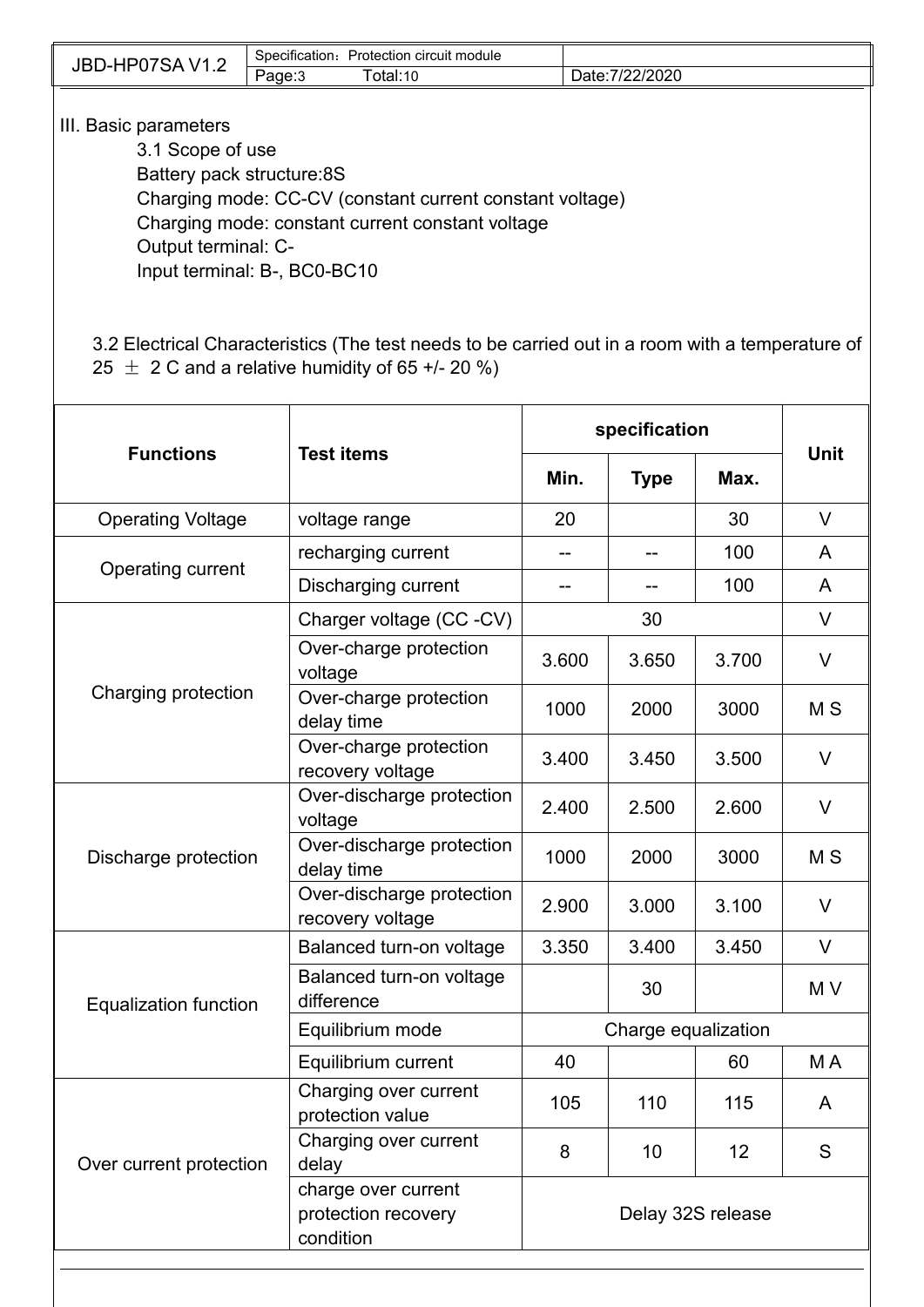| JBD-HP07SAV1.2           | Specification: Protection circuit module                       |                   |                                                                   |                 |                   |  |  |  |
|--------------------------|----------------------------------------------------------------|-------------------|-------------------------------------------------------------------|-----------------|-------------------|--|--|--|
|                          | Total:10<br>Page:4                                             |                   | Date: 7/22/2020                                                   |                 |                   |  |  |  |
|                          | Discharge over current 1<br>protection current value           | 105               | 110                                                               | 115             | $\mathsf{A}$      |  |  |  |
|                          | Discharge over current 1<br>protection delay                   | 8                 | 10 <sup>1</sup>                                                   | 12              | S                 |  |  |  |
|                          | Discharge over current 2<br>protection current value           | 400               | 440                                                               | 500             | $\mathsf{A}$      |  |  |  |
|                          | Discharge over current 2<br>protection delay                   | 100               |                                                                   | 500             | M S               |  |  |  |
|                          | Discharge over current<br>protection recovery<br>condition     | Delay 32S release |                                                                   |                 |                   |  |  |  |
|                          | High temperature<br>protection value of<br>charging            | 63                | 65                                                                | 67              | $\rm ^{\circ}C$   |  |  |  |
|                          | Release value of charging<br>high temperature<br>protection    | 53                | 55                                                                | 57              | $\rm ^{\circ}C$   |  |  |  |
|                          | Low temperature<br>protection value of<br>charging             | $-7$              | $-5$                                                              | $-3$            | $\rm ^{\circ}\!C$ |  |  |  |
|                          | Charging low temperature<br>protection release value           | $-2$              | $\overline{0}$                                                    | $\overline{2}$  | $\rm ^{\circ}C$   |  |  |  |
| Temperature protection   | High temperature<br>protection value of<br>discharge           | 73                | 75                                                                | 77              | $\rm ^{\circ}\!C$ |  |  |  |
|                          | Release value of<br>discharging high<br>temperature protection | 63                | 65                                                                | 67              |                   |  |  |  |
|                          | Low temperature<br>protection value of<br>discharging          | $-12$             | $-10$                                                             | $-8$            | $\rm ^{\circ}\!C$ |  |  |  |
|                          | Discharging low<br>temperature protection<br>release value     | $-2$              | $\mathbf 0$                                                       | $\overline{2}$  | $\rm ^{\circ}\!C$ |  |  |  |
|                          | Short circuit protection<br>delay time                         | 200               |                                                                   | 500             | US                |  |  |  |
| Short circuit protection | Short circuit protection<br>recovery                           | Disconnect load   |                                                                   |                 |                   |  |  |  |
| Internal resistance      | Discharge loop internal<br>resistance                          |                   | 5                                                                 | 10 <sup>°</sup> | M <sub>R</sub>    |  |  |  |
|                          | Operating mode                                                 |                   |                                                                   | 20              | M A               |  |  |  |
| Self-consuming           | Sleep mode                                                     |                   |                                                                   | 100             | U A               |  |  |  |
|                          | Sleep condition and delay                                      |                   | Delay 10s under no current /<br>communication / protection status |                 |                   |  |  |  |
| Operating temperature    | Normal working range                                           | $-20$             |                                                                   | 70              | $\rm ^{\circ}C$   |  |  |  |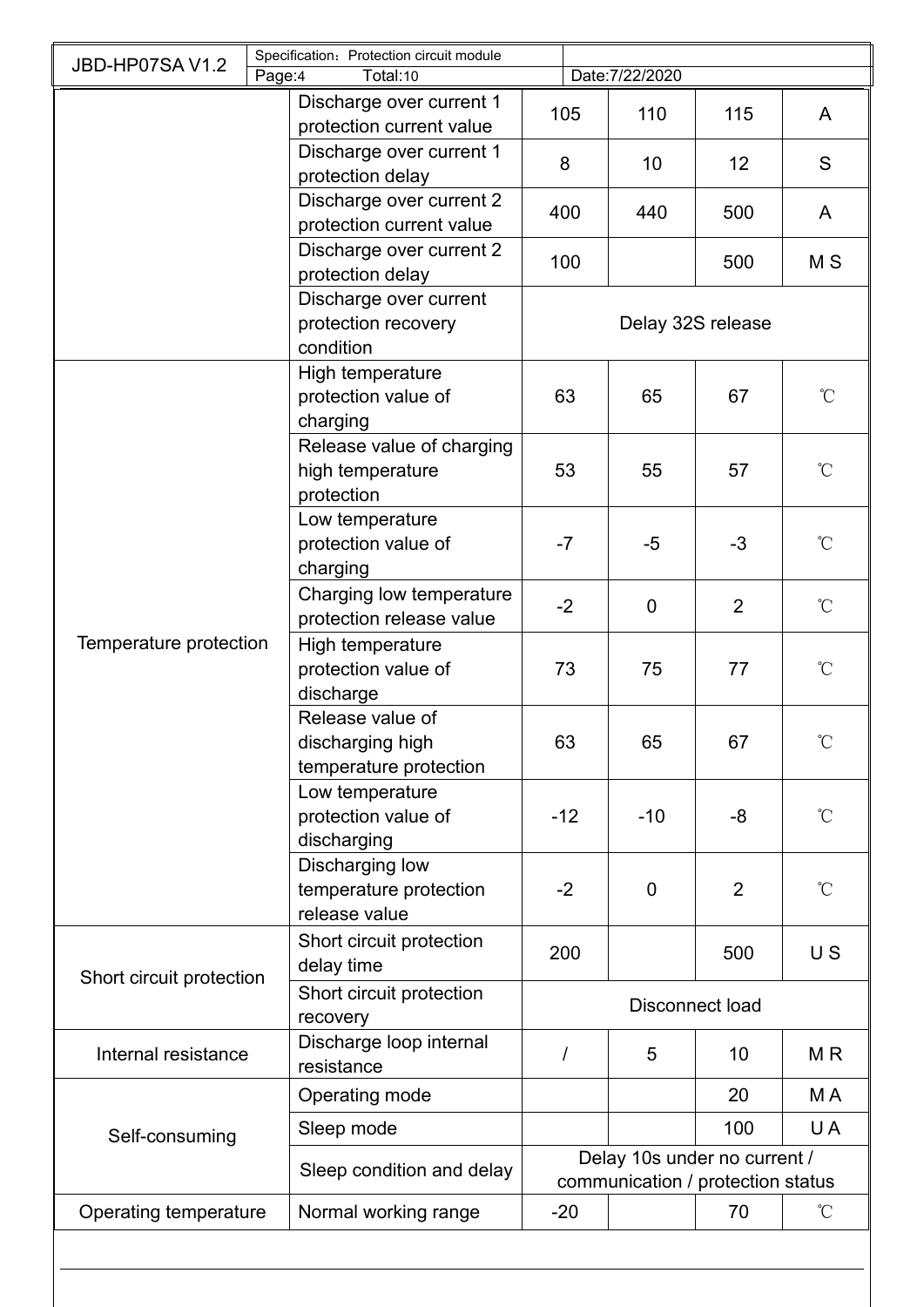| Specification: Protection circuit module<br><b>JBD-HP07SA V1.2</b><br>Date: 7/22/2020<br>Total:10<br>Page:5<br>Humidity is lower than<br>$\rm ^{\circ}C$<br>85<br>storage temperature<br>$-40$<br>90%,<br>length*Width*Height<br>MAX:<br>105*150*20<br><b>Protection board size</b><br>mm<br>3.3 Software parameter description<br><b>AROL BRIDE BEACH</b><br><b>City</b><br>$\circledast$<br>JEDTools VTB-2018081B<br>• 简体中文<br>中文家雄<br>通讯口设置<br>开始<br>升级<br>精动<br>保存数据<br>English<br>电池信息 参数设置 校 准 其他功能 历史记录<br>基本保护参数配置<br>容量配置<br>功能配置<br>×.<br>mAH<br>100000<br>标称盘置<br>V CHG BAL<br><b>DFET KEY</b><br>V BAL EN<br>V LOAD EN<br>3500<br>2<br>3650<br>单体过压<br>with<br>mV BEB1<br>释放电压<br>80000<br>mAH<br>摄环容量<br>2500<br>3000<br>mV<br>2<br>单体欠压<br>程控电压<br>mV 延时<br>LED_EN<br>RTC<br>NO LIMIT<br>LED_NUM<br>mV<br>3400<br>单体充满电压<br>14600<br>14000<br>2 <sup>5</sup><br>整组过压<br>释放电压<br>mV延时<br>mV<br>V GPS EN<br>BZ EN<br>CHG EN<br>mV<br>3000<br>单体板止电压<br>整组欠压<br>10000<br>12000<br>释放电压<br>mV 延时<br>$\mathbb{Z}$<br>mV<br><b>NTC作業</b><br>读取参数<br>0.2<br>96<br>自放电率<br>65<br>55<br>2S<br>充电高温<br>释放温度<br>疑財<br>C<br>$\epsilon$<br>$\vee$ NTC1<br>NTC4<br>INTC2<br>NTC3<br>mV<br>80%霹靂电压<br>3350<br>25<br>$\epsilon$<br>c<br>$-1$<br>5<br>EERT<br>释放温度<br>充电低温<br>NTC5<br>NTC6<br>NTC7<br>NTC8<br>mV<br>60%容量电压<br>3300<br>70<br>2 <sup>5</sup><br>c<br>60<br>c<br>均衡配置<br>延时<br>胶电离温<br>媒故酒度<br>3100<br>mV<br>40%容量电压<br>$-10$<br>25<br>c<br>班时<br>写入参数<br>放电低温<br>IC<br>释放温度<br>$\Omega$<br>3400<br>30<br>开启电压<br>mv<br>均衡積度<br>mV<br>20%容量电压<br>3000<br>mV<br>90000<br>2S<br>充电过流<br>32<br>$\mathbf{s}$<br>証时<br>释放时间<br>mA<br>30<br>开关控制时间<br>2800<br>mV GPS关闭图时<br>GPS关闭电压<br>10<br>$S$ .<br>32<br>延时<br>2.5<br>90000 mA<br>释放时间<br>放电过流<br>10<br>LED工作时间<br>其他信息配置<br>高級保护<br>导出参数<br>√ 过高及短路保护道期倍<br>保护次数<br>$\phi$<br>0.1<br>中油离数<br>$\Delta$<br>检流用值<br>mR<br>$\Omega$<br>充电高温<br>短路次数<br>'n<br>过流2延时 320 6 mS<br>$\frac{1}{2}$ mV<br>放电过流2值 14<br>$\alpha$<br>$\Omega$<br>序列号<br>偏环次数<br>$\Omega$<br>充电低温<br>充电过高<br>短路保护值 33<br><b>b</b> mV<br><b>DGJBD</b><br>制造商<br>短路延时 400 0 uS<br>$\Omega$<br>放电离温<br>放电过流<br>硬件单体过压<br>3900<br>mV<br>JBD-SP04S020-L4S-80A-B-U<br>BMS编码<br>$\circ$ s<br>o<br>过压延时 8<br>放电低温<br>导入参数<br>单体过压<br>硬件单体欠压<br>2300<br>mV<br>2019<br>7<br>11<br>生产日期<br>DC.<br>$\sigma$<br>整体过压<br>$\Omega$<br>单体欠压<br>$\boxed{a}$ s<br>欠压延时 8<br>0S<br>短路释放延时 32<br>条形码<br>聖体欠压<br>$\theta$<br>w<br>串口号:COM1波特率:9600,数据位:8,校验位:0<br>2019-07-30 14:33:45 |       |  |  |  |  |  |  |  |  |  |
|---------------------------------------------------------------------------------------------------------------------------------------------------------------------------------------------------------------------------------------------------------------------------------------------------------------------------------------------------------------------------------------------------------------------------------------------------------------------------------------------------------------------------------------------------------------------------------------------------------------------------------------------------------------------------------------------------------------------------------------------------------------------------------------------------------------------------------------------------------------------------------------------------------------------------------------------------------------------------------------------------------------------------------------------------------------------------------------------------------------------------------------------------------------------------------------------------------------------------------------------------------------------------------------------------------------------------------------------------------------------------------------------------------------------------------------------------------------------------------------------------------------------------------------------------------------------------------------------------------------------------------------------------------------------------------------------------------------------------------------------------------------------------------------------------------------------------------------------------------------------------------------------------------------------------------------------------------------------------------------------------------------------------------------------------------------------------------------------------------------------------------------------------------------------------------------------------------------------------------------------------------------------------------------------------------------------------------------------------------------------------------------------------------------------------------------------------------------------------------------------|-------|--|--|--|--|--|--|--|--|--|
|                                                                                                                                                                                                                                                                                                                                                                                                                                                                                                                                                                                                                                                                                                                                                                                                                                                                                                                                                                                                                                                                                                                                                                                                                                                                                                                                                                                                                                                                                                                                                                                                                                                                                                                                                                                                                                                                                                                                                                                                                                                                                                                                                                                                                                                                                                                                                                                                                                                                                             |       |  |  |  |  |  |  |  |  |  |
|                                                                                                                                                                                                                                                                                                                                                                                                                                                                                                                                                                                                                                                                                                                                                                                                                                                                                                                                                                                                                                                                                                                                                                                                                                                                                                                                                                                                                                                                                                                                                                                                                                                                                                                                                                                                                                                                                                                                                                                                                                                                                                                                                                                                                                                                                                                                                                                                                                                                                             |       |  |  |  |  |  |  |  |  |  |
|                                                                                                                                                                                                                                                                                                                                                                                                                                                                                                                                                                                                                                                                                                                                                                                                                                                                                                                                                                                                                                                                                                                                                                                                                                                                                                                                                                                                                                                                                                                                                                                                                                                                                                                                                                                                                                                                                                                                                                                                                                                                                                                                                                                                                                                                                                                                                                                                                                                                                             |       |  |  |  |  |  |  |  |  |  |
|                                                                                                                                                                                                                                                                                                                                                                                                                                                                                                                                                                                                                                                                                                                                                                                                                                                                                                                                                                                                                                                                                                                                                                                                                                                                                                                                                                                                                                                                                                                                                                                                                                                                                                                                                                                                                                                                                                                                                                                                                                                                                                                                                                                                                                                                                                                                                                                                                                                                                             |       |  |  |  |  |  |  |  |  |  |
|                                                                                                                                                                                                                                                                                                                                                                                                                                                                                                                                                                                                                                                                                                                                                                                                                                                                                                                                                                                                                                                                                                                                                                                                                                                                                                                                                                                                                                                                                                                                                                                                                                                                                                                                                                                                                                                                                                                                                                                                                                                                                                                                                                                                                                                                                                                                                                                                                                                                                             |       |  |  |  |  |  |  |  |  |  |
|                                                                                                                                                                                                                                                                                                                                                                                                                                                                                                                                                                                                                                                                                                                                                                                                                                                                                                                                                                                                                                                                                                                                                                                                                                                                                                                                                                                                                                                                                                                                                                                                                                                                                                                                                                                                                                                                                                                                                                                                                                                                                                                                                                                                                                                                                                                                                                                                                                                                                             |       |  |  |  |  |  |  |  |  |  |
|                                                                                                                                                                                                                                                                                                                                                                                                                                                                                                                                                                                                                                                                                                                                                                                                                                                                                                                                                                                                                                                                                                                                                                                                                                                                                                                                                                                                                                                                                                                                                                                                                                                                                                                                                                                                                                                                                                                                                                                                                                                                                                                                                                                                                                                                                                                                                                                                                                                                                             |       |  |  |  |  |  |  |  |  |  |
|                                                                                                                                                                                                                                                                                                                                                                                                                                                                                                                                                                                                                                                                                                                                                                                                                                                                                                                                                                                                                                                                                                                                                                                                                                                                                                                                                                                                                                                                                                                                                                                                                                                                                                                                                                                                                                                                                                                                                                                                                                                                                                                                                                                                                                                                                                                                                                                                                                                                                             |       |  |  |  |  |  |  |  |  |  |
|                                                                                                                                                                                                                                                                                                                                                                                                                                                                                                                                                                                                                                                                                                                                                                                                                                                                                                                                                                                                                                                                                                                                                                                                                                                                                                                                                                                                                                                                                                                                                                                                                                                                                                                                                                                                                                                                                                                                                                                                                                                                                                                                                                                                                                                                                                                                                                                                                                                                                             |       |  |  |  |  |  |  |  |  |  |
|                                                                                                                                                                                                                                                                                                                                                                                                                                                                                                                                                                                                                                                                                                                                                                                                                                                                                                                                                                                                                                                                                                                                                                                                                                                                                                                                                                                                                                                                                                                                                                                                                                                                                                                                                                                                                                                                                                                                                                                                                                                                                                                                                                                                                                                                                                                                                                                                                                                                                             |       |  |  |  |  |  |  |  |  |  |
|                                                                                                                                                                                                                                                                                                                                                                                                                                                                                                                                                                                                                                                                                                                                                                                                                                                                                                                                                                                                                                                                                                                                                                                                                                                                                                                                                                                                                                                                                                                                                                                                                                                                                                                                                                                                                                                                                                                                                                                                                                                                                                                                                                                                                                                                                                                                                                                                                                                                                             |       |  |  |  |  |  |  |  |  |  |
|                                                                                                                                                                                                                                                                                                                                                                                                                                                                                                                                                                                                                                                                                                                                                                                                                                                                                                                                                                                                                                                                                                                                                                                                                                                                                                                                                                                                                                                                                                                                                                                                                                                                                                                                                                                                                                                                                                                                                                                                                                                                                                                                                                                                                                                                                                                                                                                                                                                                                             |       |  |  |  |  |  |  |  |  |  |
|                                                                                                                                                                                                                                                                                                                                                                                                                                                                                                                                                                                                                                                                                                                                                                                                                                                                                                                                                                                                                                                                                                                                                                                                                                                                                                                                                                                                                                                                                                                                                                                                                                                                                                                                                                                                                                                                                                                                                                                                                                                                                                                                                                                                                                                                                                                                                                                                                                                                                             |       |  |  |  |  |  |  |  |  |  |
|                                                                                                                                                                                                                                                                                                                                                                                                                                                                                                                                                                                                                                                                                                                                                                                                                                                                                                                                                                                                                                                                                                                                                                                                                                                                                                                                                                                                                                                                                                                                                                                                                                                                                                                                                                                                                                                                                                                                                                                                                                                                                                                                                                                                                                                                                                                                                                                                                                                                                             |       |  |  |  |  |  |  |  |  |  |
|                                                                                                                                                                                                                                                                                                                                                                                                                                                                                                                                                                                                                                                                                                                                                                                                                                                                                                                                                                                                                                                                                                                                                                                                                                                                                                                                                                                                                                                                                                                                                                                                                                                                                                                                                                                                                                                                                                                                                                                                                                                                                                                                                                                                                                                                                                                                                                                                                                                                                             |       |  |  |  |  |  |  |  |  |  |
|                                                                                                                                                                                                                                                                                                                                                                                                                                                                                                                                                                                                                                                                                                                                                                                                                                                                                                                                                                                                                                                                                                                                                                                                                                                                                                                                                                                                                                                                                                                                                                                                                                                                                                                                                                                                                                                                                                                                                                                                                                                                                                                                                                                                                                                                                                                                                                                                                                                                                             |       |  |  |  |  |  |  |  |  |  |
|                                                                                                                                                                                                                                                                                                                                                                                                                                                                                                                                                                                                                                                                                                                                                                                                                                                                                                                                                                                                                                                                                                                                                                                                                                                                                                                                                                                                                                                                                                                                                                                                                                                                                                                                                                                                                                                                                                                                                                                                                                                                                                                                                                                                                                                                                                                                                                                                                                                                                             |       |  |  |  |  |  |  |  |  |  |
|                                                                                                                                                                                                                                                                                                                                                                                                                                                                                                                                                                                                                                                                                                                                                                                                                                                                                                                                                                                                                                                                                                                                                                                                                                                                                                                                                                                                                                                                                                                                                                                                                                                                                                                                                                                                                                                                                                                                                                                                                                                                                                                                                                                                                                                                                                                                                                                                                                                                                             |       |  |  |  |  |  |  |  |  |  |
|                                                                                                                                                                                                                                                                                                                                                                                                                                                                                                                                                                                                                                                                                                                                                                                                                                                                                                                                                                                                                                                                                                                                                                                                                                                                                                                                                                                                                                                                                                                                                                                                                                                                                                                                                                                                                                                                                                                                                                                                                                                                                                                                                                                                                                                                                                                                                                                                                                                                                             |       |  |  |  |  |  |  |  |  |  |
|                                                                                                                                                                                                                                                                                                                                                                                                                                                                                                                                                                                                                                                                                                                                                                                                                                                                                                                                                                                                                                                                                                                                                                                                                                                                                                                                                                                                                                                                                                                                                                                                                                                                                                                                                                                                                                                                                                                                                                                                                                                                                                                                                                                                                                                                                                                                                                                                                                                                                             |       |  |  |  |  |  |  |  |  |  |
|                                                                                                                                                                                                                                                                                                                                                                                                                                                                                                                                                                                                                                                                                                                                                                                                                                                                                                                                                                                                                                                                                                                                                                                                                                                                                                                                                                                                                                                                                                                                                                                                                                                                                                                                                                                                                                                                                                                                                                                                                                                                                                                                                                                                                                                                                                                                                                                                                                                                                             |       |  |  |  |  |  |  |  |  |  |
|                                                                                                                                                                                                                                                                                                                                                                                                                                                                                                                                                                                                                                                                                                                                                                                                                                                                                                                                                                                                                                                                                                                                                                                                                                                                                                                                                                                                                                                                                                                                                                                                                                                                                                                                                                                                                                                                                                                                                                                                                                                                                                                                                                                                                                                                                                                                                                                                                                                                                             |       |  |  |  |  |  |  |  |  |  |
|                                                                                                                                                                                                                                                                                                                                                                                                                                                                                                                                                                                                                                                                                                                                                                                                                                                                                                                                                                                                                                                                                                                                                                                                                                                                                                                                                                                                                                                                                                                                                                                                                                                                                                                                                                                                                                                                                                                                                                                                                                                                                                                                                                                                                                                                                                                                                                                                                                                                                             |       |  |  |  |  |  |  |  |  |  |
|                                                                                                                                                                                                                                                                                                                                                                                                                                                                                                                                                                                                                                                                                                                                                                                                                                                                                                                                                                                                                                                                                                                                                                                                                                                                                                                                                                                                                                                                                                                                                                                                                                                                                                                                                                                                                                                                                                                                                                                                                                                                                                                                                                                                                                                                                                                                                                                                                                                                                             |       |  |  |  |  |  |  |  |  |  |
|                                                                                                                                                                                                                                                                                                                                                                                                                                                                                                                                                                                                                                                                                                                                                                                                                                                                                                                                                                                                                                                                                                                                                                                                                                                                                                                                                                                                                                                                                                                                                                                                                                                                                                                                                                                                                                                                                                                                                                                                                                                                                                                                                                                                                                                                                                                                                                                                                                                                                             |       |  |  |  |  |  |  |  |  |  |
|                                                                                                                                                                                                                                                                                                                                                                                                                                                                                                                                                                                                                                                                                                                                                                                                                                                                                                                                                                                                                                                                                                                                                                                                                                                                                                                                                                                                                                                                                                                                                                                                                                                                                                                                                                                                                                                                                                                                                                                                                                                                                                                                                                                                                                                                                                                                                                                                                                                                                             | 扫描停止! |  |  |  |  |  |  |  |  |  |
|                                                                                                                                                                                                                                                                                                                                                                                                                                                                                                                                                                                                                                                                                                                                                                                                                                                                                                                                                                                                                                                                                                                                                                                                                                                                                                                                                                                                                                                                                                                                                                                                                                                                                                                                                                                                                                                                                                                                                                                                                                                                                                                                                                                                                                                                                                                                                                                                                                                                                             |       |  |  |  |  |  |  |  |  |  |

### 3.4 Protection function description:

Overcharge protection: When the battery is under the charging state, the voltage keeps going up. When the protection board detects that the voltage of any cell is higher than the overcharge protection value, the protection board will start timing immediately. When the time reaches the overcharge protection delay, the protection board will turn off the charging MOS tube, at that time, it cannot be charged.

Overcharge protection recovery: After the overvoltage protection appears on the protection board, the battery voltage will going down under the static or discharge state of the battery. When the protection board detects that each voltage is lower than the recovery voltage of the overcharge protection, the protection board will output a signal and turn on the charging MOS tube to charge.

Over-discharge protection: When the battery is under the discharge state, the voltage keeps going down. When the protection board detects that the voltage of any cell is lower than the overcharge protection value, the protection board will start timing immediately. When the time reaches the over discharge protection delay, the output signal of the protection board will turn off the discharge MOS tube, the load lock circuit will work, but, it cannot discharge at this time.

Over discharge protection recovery: After the over discharge protection appears on the protection board, the battery voltage will going up under the static or discharge state of the battery. When the protection board detects that each voltage is higher than the recovery voltage of the over discharge protection. At this time, disconnect the load or charge, the protection board will output a signal and turn on the charging MOS tube to charge.

Overcurrent protection: When the battery is under the static or discharge state, the current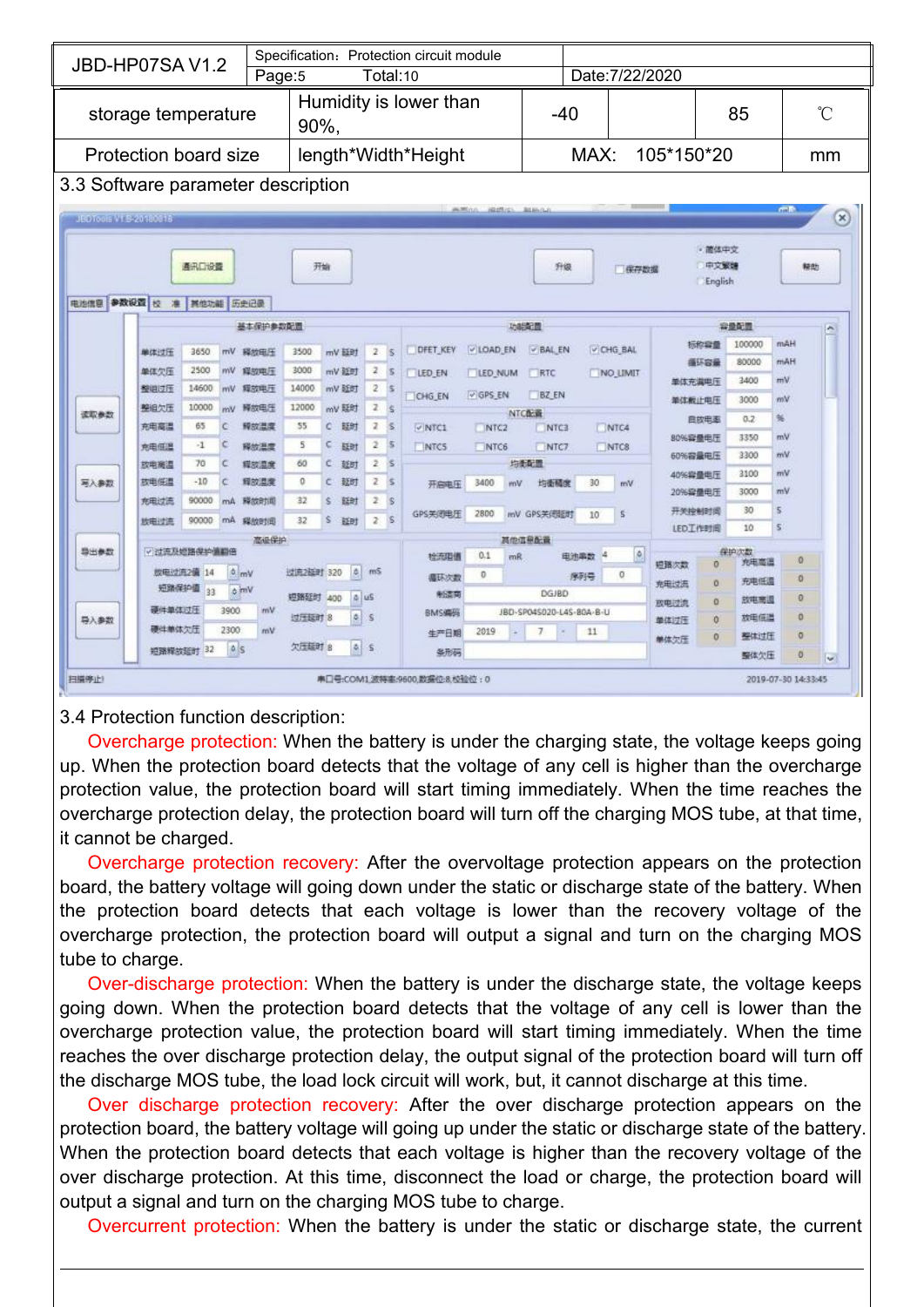| JB'<br>,,<br>$J-F$<br>v<br>∸י | circuit module<br>Specification.<br>Protection |                         |
|-------------------------------|------------------------------------------------|-------------------------|
| . .                           | otal:10 <sup>.</sup><br>'aɑe:6                 | 2/2020<br>$\sim$<br>ине |

suddenly increases. When the protection board detects that the current reaches the overcurrent protection value, the protection board will start timing at that time. When the current duration in the circuit reaches the overcurrent protection delay time, the output signal of the protection board will turn off the discharge MOS tube, and the load lock circuit will work. At this time, the discharge cannot be conducted.

Overcurrent protection recovery: After the discharge overcurrent protection appears on the protection board, the discharge MOS tube is turned off, and the current in the loop becomes 0. At this time, the load is disconnected or charged, the output signal of the protection board will turn on the discharge MOS tube to discharge.

Please note: If the parameters of the protection board are adjusted, please read the internal parameters of the protection board first and then change them. After the change is completed, click write. If you do not inform us of the nominal capacity of the battery pack, please change it after communication.

IV. Detailed Notes to the number:

## <u>JBD – SP10S009</u> - <u>L8S – 100A - B</u> - <u>U</u>

(1) (2) (3) (4) (5) (6)

⑴ Jia Bai Da Electronic Technology Co., Ltd: JBD, for short

⑵ Our protection board model: SP10S009, the maximum support 10 strings

⑶ L8S, namely, the sample of this time is a 8-string protective board forlithium iron phosphate battery.

(4) Maximum charge and discharge current, if this current is exceeded, it may cause permanent damage to the protection board.

(5) Equalization function

(6) Flag bit with UART communication function

After your company receives the specification and sample, the verification test is completed, if you company need subsequent batches, please sign this specification and send it back to our company. Our company will provide your company with batches according to the parameters in this specification.

This specification defines the functions, electrical parameters, mechanical parameters and package and transportation, installation and use of the lithium battery pack management system designed and manufactured by Dongguan City Jia Bai Da Electronic Technology Co., Ltd (hereinafter referred to as "our company" later) according to the design requirements provided by your company. Upon confirmation by your company, this specification is only for our company and your company's internal use, and shall not be given to a third party without our company's permission, and our company has the right of final interpretation with regard to this specification.

V. PCB routing and dimension structure drawing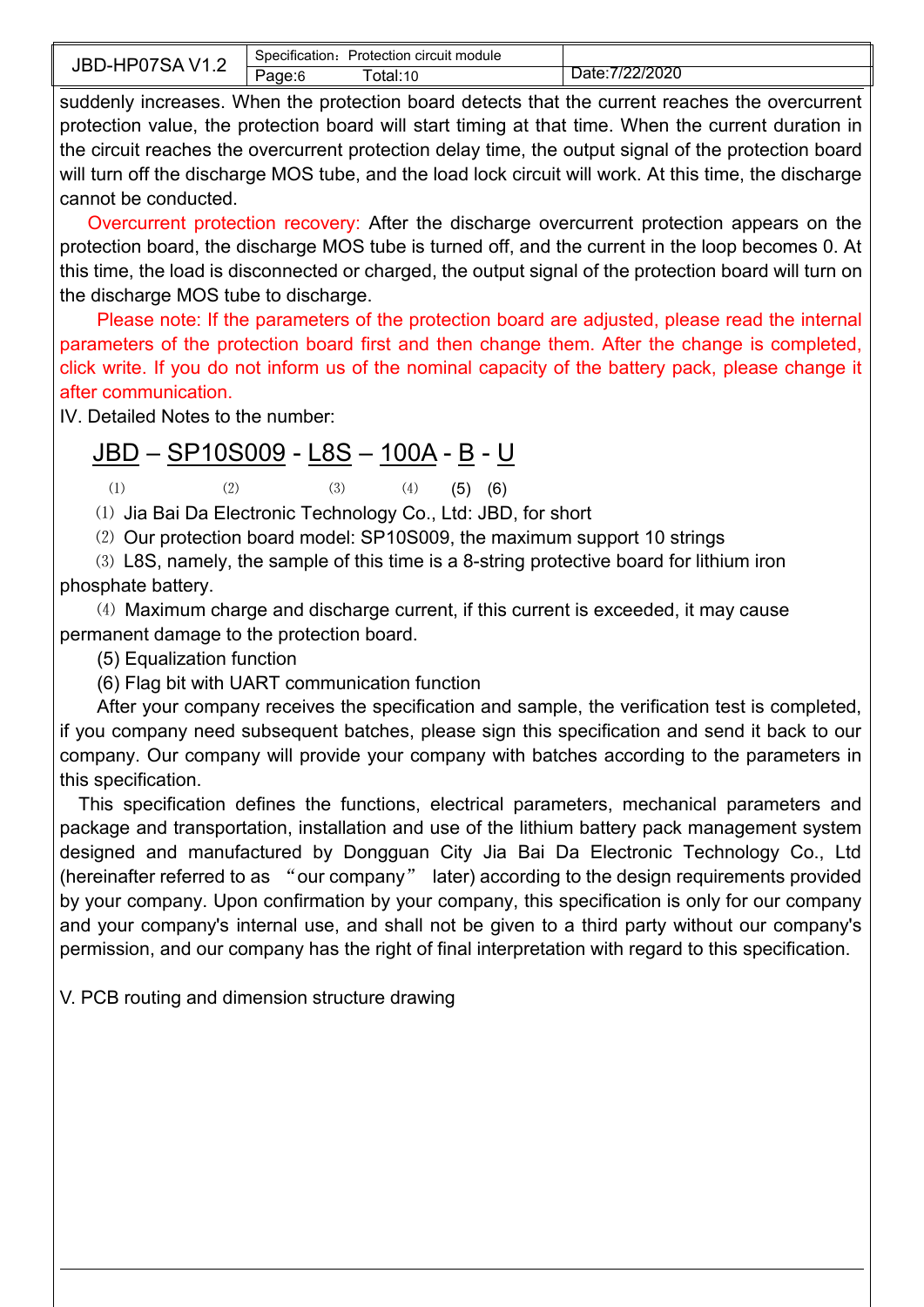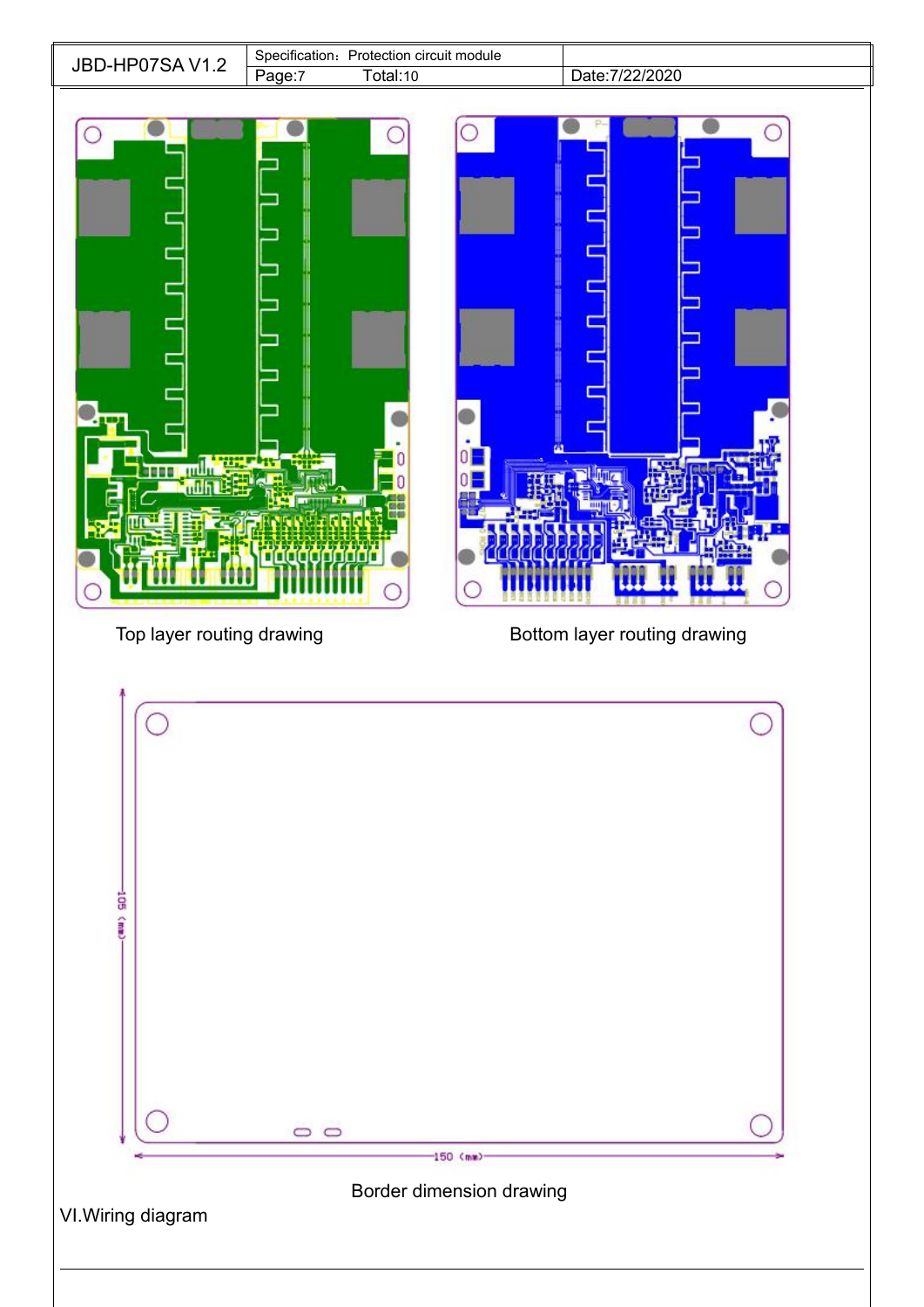

# **Port Description:**

| port                        |                | <b>Description</b>                                                   |  |  |  |  |  |  |  |  |
|-----------------------------|----------------|----------------------------------------------------------------------|--|--|--|--|--|--|--|--|
| C-                          |                | Charge and discharge negative<br>poles                               |  |  |  |  |  |  |  |  |
|                             | 1              | Connect the first string of negative<br>pole of the battery pack     |  |  |  |  |  |  |  |  |
|                             | $\overline{2}$ | Connect the first string of positive<br>pole of the battery pack     |  |  |  |  |  |  |  |  |
| J <sub>1</sub>              | 3              | Connect the second string<br>οf<br>positive pole of the battery pack |  |  |  |  |  |  |  |  |
|                             | 4              | Connect the 3rd string of positive<br>pole of the battery pack       |  |  |  |  |  |  |  |  |
|                             | 5              | Connect the 4th string of positive<br>pole of the battery pack       |  |  |  |  |  |  |  |  |
| J2 GPS power<br>supply port |                | BAT-<br><b>NC</b><br>BAT+                                            |  |  |  |  |  |  |  |  |
| J3                          | 1              |                                                                      |  |  |  |  |  |  |  |  |
| UART /<br><b>Bluetooth</b>  | $\mathfrak{D}$ | <b>TXD</b>                                                           |  |  |  |  |  |  |  |  |
| communi                     | 3              | <b>RXD</b>                                                           |  |  |  |  |  |  |  |  |
| cation<br>port              | 4              | <b>GND</b>                                                           |  |  |  |  |  |  |  |  |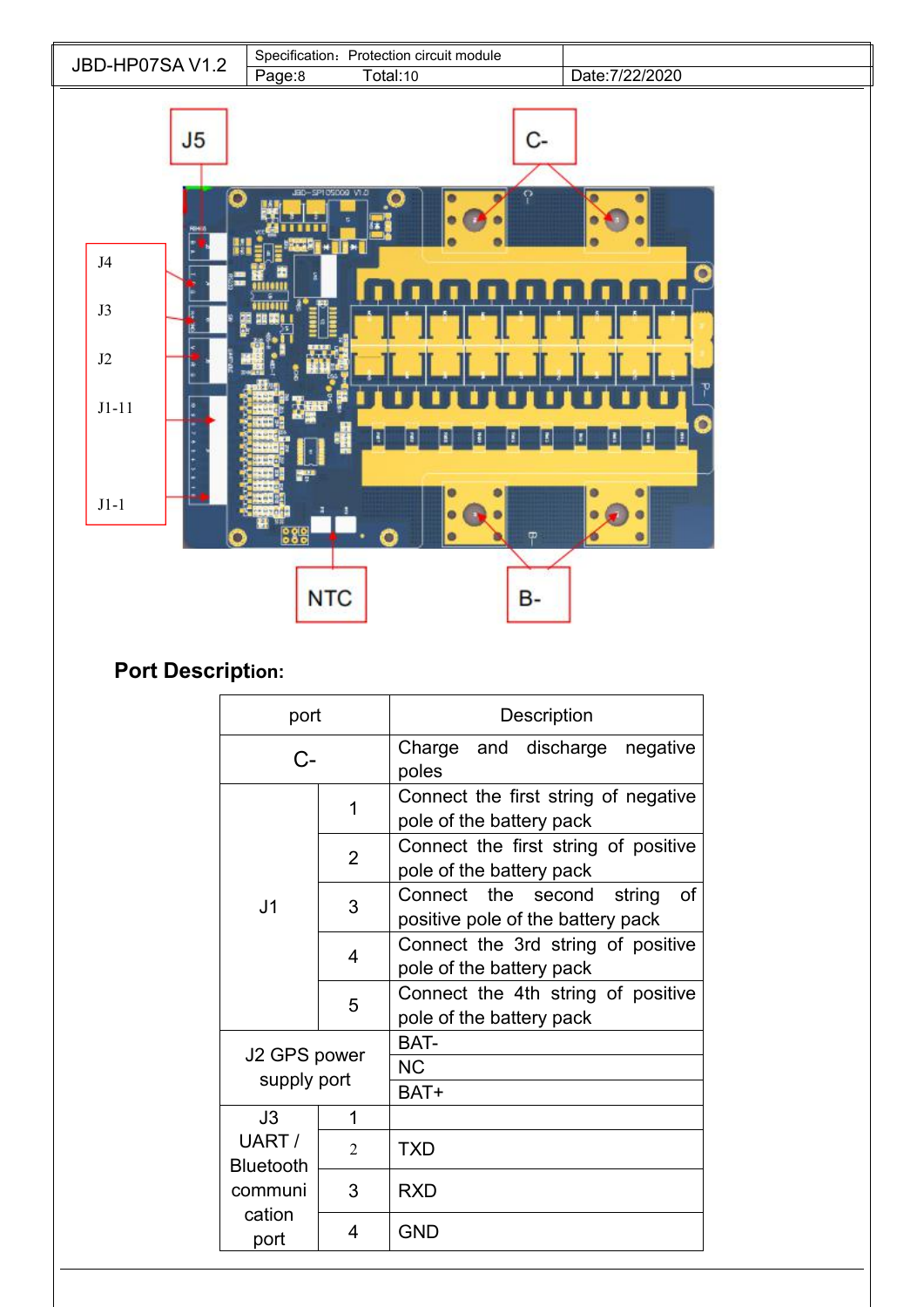| JBD-HP07SAV1.2 | Page:9             |                | Specification: Protection circuit module<br>Total:10 | Date: 7/22/2020 |  |
|----------------|--------------------|----------------|------------------------------------------------------|-----------------|--|
|                | J4                 |                | Discharge control switch                             |                 |  |
|                | J5<br><b>RS485</b> | 1              | <b>RS485-A</b>                                       |                 |  |
|                | communi<br>cation  | $\overline{2}$ | <b>RS485-B</b>                                       |                 |  |
|                | <b>J6 CAN</b>      | 1              | <b>CANH</b>                                          |                 |  |
|                | Interface          | $\overline{2}$ | <b>CANL</b>                                          |                 |  |
|                |                    | 3              | <b>GND</b>                                           |                 |  |
|                | <b>NTC</b>         |                | Temperature probe                                    |                 |  |

#### VII. Order of connection

When assembling the wiring, weld the cable and the cell correctly, connect the B- of the PCM with the total negative pole of the cell, and then insert the cable into the needle base on the PCM. (Note: different connection modes for different strings, and different connection modes for the same port)

VIII. Precautions for use

1.When in use, design parameters and work conditions must be followed, and the parameters in this specification must not be violated, otherwise it is easy to damage the protection plate, and then damage the battery pack.

2.When in use, there should be corresponding electro static-free measures for testing, installation and contacting with the protection board.

3. The charging port can withstand the specified DC voltage. If the charger is higher than this voltage, it cannot guarantee that the protection board will not be damaged. Please use the charger according to this specification. It is better to choose the charger with the function of closing the trickle current at the end of charging current, so as to achieve double security. Chargers without trickle current closed are designed for lead-acid batteries and do not work with lithium.

4.When in use, Pay attention to the electric lead, electric soldering iron and solder splash. Do not enable them to touch the components and parts on the circuit board; otherwise the protection board may be damaged.

5.The maximum discharge current is the maximum current that lasts for a few seconds. During the test, it cannot last too long to avoid overheating damage of power MOS.

6. When assembling the protection board and the battery pack, do not place the heat dissipating aluminum plate close to the surface of the cell. Otherwise, the heat will be transferred to the cell, affecting the safety of the battery pack.

7. If abnormal conditions occur during use, please stop using it immediately, return it to the original factory or ask professional maintenance personnel for maintenance.

8.If it is a split protection board, P- is prohibited to be used as charging port.Because when p- is used as charging port, the battery pack has no overcharge protection.C- is forbidden to be used as discharge port.

9. The protection board has already done a lot of reliability tests, the reliability is far higher than the general protection board on the market, and the process of the cell must be ensured at the same time, so as to reduce the occurrence of combustion as much as possible.<br>10. This protection board is not equipped with 0V battery charging function. Once the battery shows 0V, the

battery performance will be seriously degraded and may even be damaged.

12. In order not to damage the battery, the user needs to charge regularly to replenish the electric quantity when not in use for a long time (the battery pack capacity is more than 2AH, storage is more than 3 months). And when in use, it must be charged within 12 hours after being discharged, so as to prevent the battery from